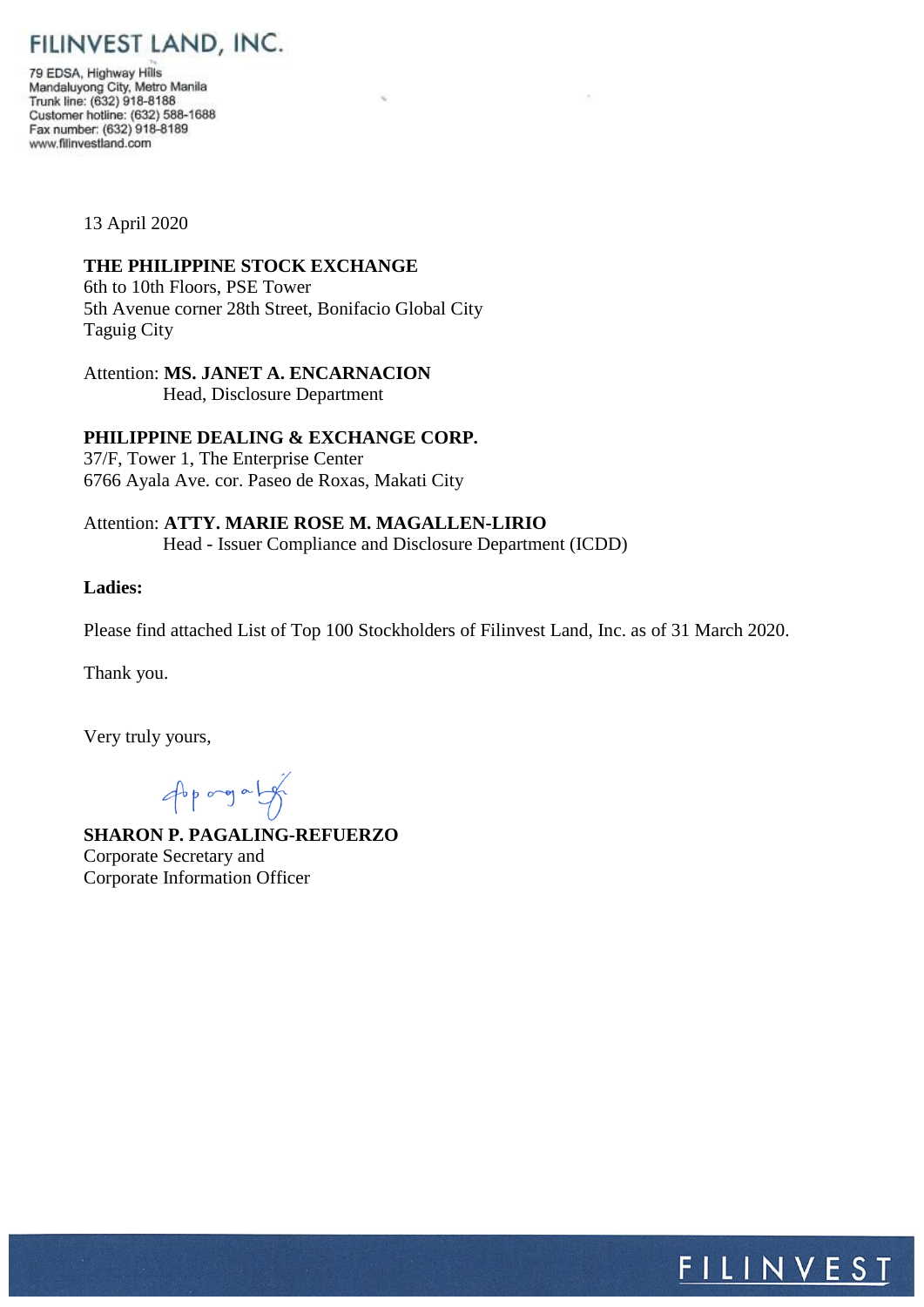| Rank | Name                                                | Holdings                | Rank   |
|------|-----------------------------------------------------|-------------------------|--------|
| 1    | FILINVEST DEVELOPMENT CORPORATION                   | 15,681,457,023 64.66%   |        |
| 2    | PCD NOMINEE CORPORATION (NON-FILIPINO)              | 4, 301, 003, 573 17.74% |        |
| 3    | PCD NOMINEE CORPORATION (FILIPINO)                  | 3,974,989,863           | 16.39% |
| 4    | PHILIPPINES INTERNATIONAL LIFE INSURANCE CO., INC., | 60,000,000              | 00.25% |
| 5    | MICHAEL GOTIANUN                                    | 11,235,913              | 00.05% |
| 6    | LUCIO W YAN &/OR CLARA Y YAN                        | 10,687,500              | 00.04% |
| 7    | JOSEPH M YAP &/OR JOSEPHINE G YAP                   | 7,694,843               | 00.03% |
| 8    | BERCK Y. CHENG                                      | 7,000,000               | 00.03% |
| 9    | JOSEPH M YAP                                        | 6,444,115               | 00.03% |
| 10   | EXECUTIVE OPTICAL, INC.                             | 5,040,647               | 00.02% |
| 11   | JONATHAN DEE CO                                     | 5,000,000               | 00.02% |
| 12   | R MAGDALENA BOSCH                                   | 4,877,928               | 00.02% |
| 13   | ENRIQUE P FERNANDEZ                                 | 4,064,940               | 00.02% |
| 14   | LUIS L FERNANDEZ                                    | 4,064,940               | 00.02% |
| 15   | LUIS L FERNANDEZ OR VERONICA P FERNANDEZ ITF MARCO  | 4,064,940               | 00.02% |
| 16   | LUIS L FERNANDEZ OR VERONICA P FERNANDEZ ITF CARLO  | 4,064,940               | 00.02% |
| 17   | LUIS RODRIGO P FERNANDEZ                            | 4,064,940               | 00.02% |
| 18   | VERONICA P FERNANDEZ                                | 4,064,940               | 00.02% |
| 19   | TEAM GLADIOLA, INC.                                 | 3,828,000               | 00.02% |
| 20   | EMILY BENEDICTO                                     | 3,468,750               | 00.01% |
| 21   | LUCIO YAN                                           | 2,890,625               | 00.01% |
| 22   | FILINVEST CAPITAL INC.                              | 2,890,625               | 00.01% |
| 23   | ISA ANGELA F. CASTANEDA                             | 2,750,858               | 00.01% |
| 24   | CYGNET DEVELOPMENT CORPORATION                      | 2,457,812               | 00.01% |
| 25   | <b>GUO YU CHEN</b>                                  | 2,187,500               | 00.01% |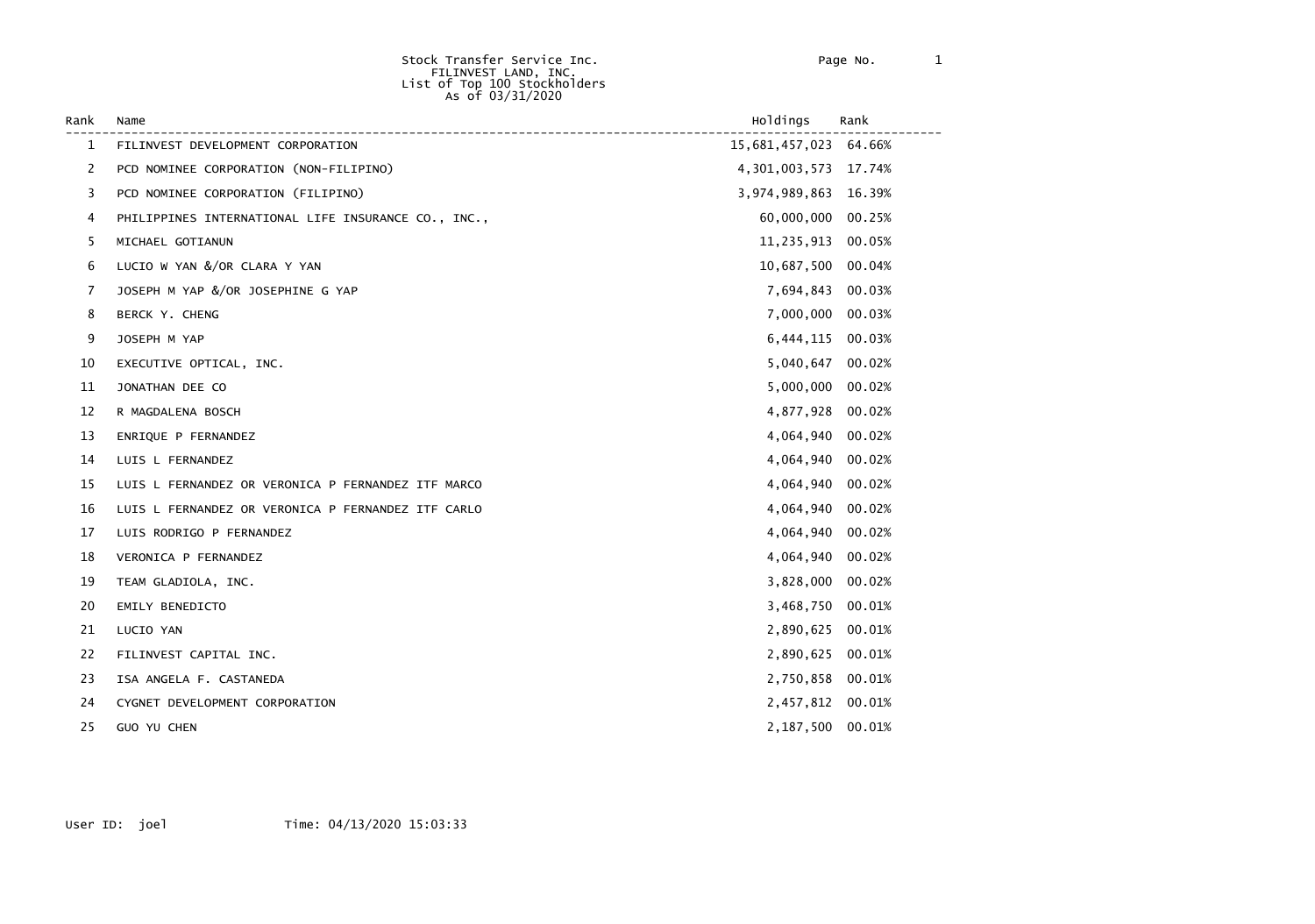| Rank | Name                                    | Holdings       | Rank   |
|------|-----------------------------------------|----------------|--------|
| 26   | MARC ASHLEY C. SY                       | 2,000,000      | 00.01% |
| 27   | ROBERT ONG                              | 1,553,888      | 00.01% |
| 28   | LETINA GAW                              | 1,445,312      | 00.01% |
| 29   | IRMA CASTANEDA                          | 1,340,916      | 00.01% |
| 30   | MONDALIA INC                            | 1,292,647      | 00.01% |
| 31   | TRINIDAD &/OR MAGDALENO JR. ALBARRACIN  | 1,220,000      | 00.00% |
| 32   | HENRY LEE, JR AND/OR ELENA LEE          | 1,187,521      | 00.00% |
| 33   | TAN BIN YAM &/OR CARINA C. TITTERINGTON | 1,177,928      | 00.00% |
| 34   | FRANCISCO L. BENEDICTO                  | 1,011,718      | 00.00% |
| 35   | EDAN CORPORATION                        | 985,881        | 00.00% |
| 36   | KENNETH Y. CHAN                         | 912,500        | 00.00% |
| 37   | ANTONIO S. TANJANGCO                    | 894,285        | 00.00% |
| 38   | SMS DEVELOPMENT CORPORATION             | 867,187        | 00.00% |
| 39   | MOTORTRADE NATIONWIDE CORPORATION       | 867,187        | 00.00% |
| 40   | AMADO P. LIM &/OR HEIDE N. DY           | 867,187        | 00.00% |
| 41   | FEDERAL HOMES INC                       | 731,688        | 00.00% |
| 42   | VICTORIA K. CHOA                        | 730,000        | 00.00% |
| 43   | FRANCISCO A UY                          | 694,688        | 00.00% |
| 44   | LILIAN SO LIM                           | 693,966        | 00.00% |
| 45   | VITAL VENTURES MANAGEMENT CORPORATION   | 682,911        | 00.00% |
| 46   | EDWIN B LIM                             | 650,390        | 00.00% |
| 47   | CHING TIONG KENG                        | 637,382        | 00.00% |
| 48   | CHAM TENG HUI                           | 630,000        | 00.00% |
| 49   | LESTER CHEE KEONG LIM                   | 578,125        | 00.00% |
| 50   | ATTY PACIFICO B TACUB                   | 570,646 00.00% |        |
| 51   | EDUARDO ONGLATCO                        | 566,941        | 00.00% |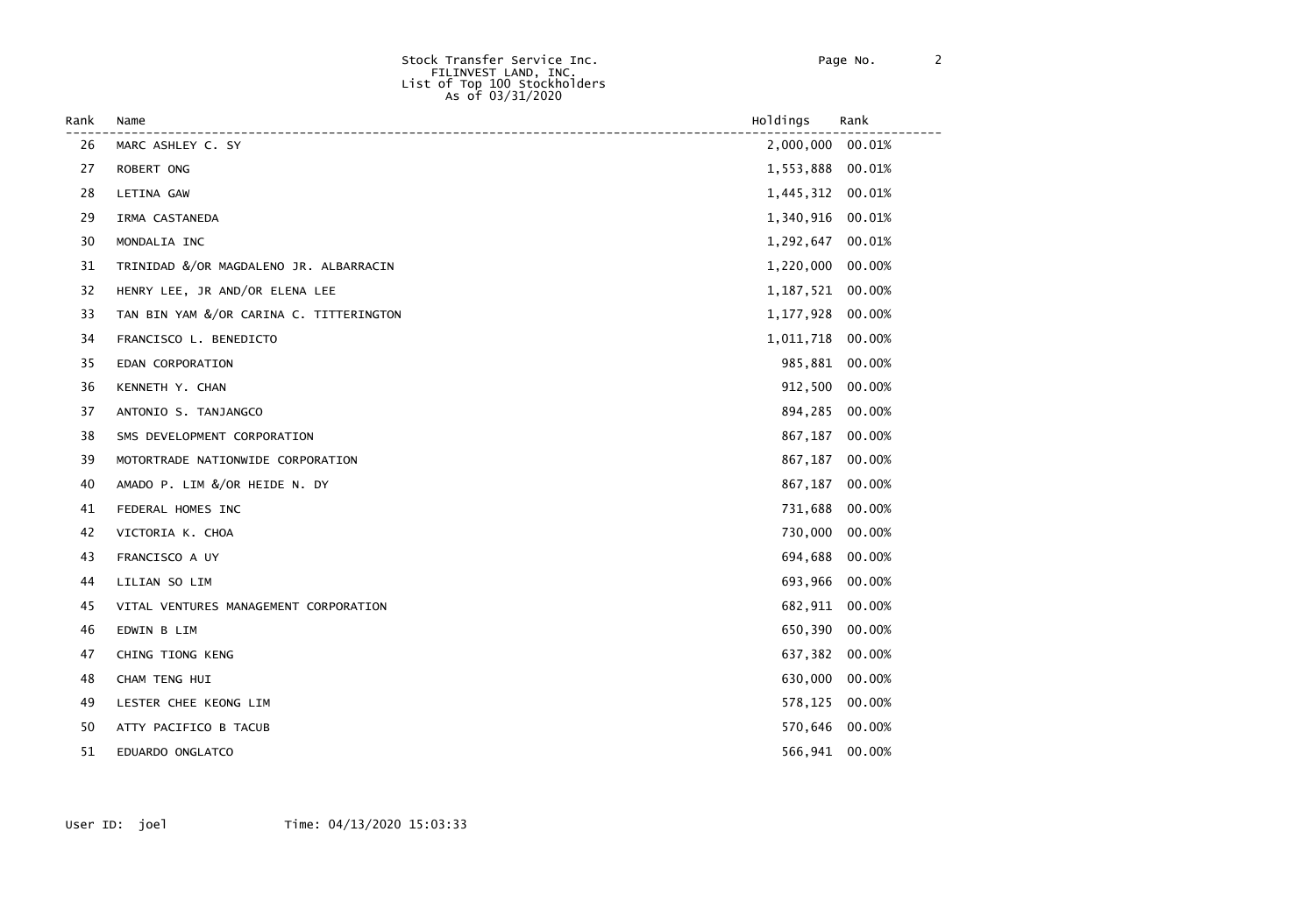| Rank | Name                              | Holdings       | Rank   |
|------|-----------------------------------|----------------|--------|
| 52   | AIDA COSTA                        | 539,278 00.00% |        |
| 53   | PAN-ASIA SECURITIES CORP          | 531,250        | 00.00% |
| 54   | MAJOGRAJO DEVELOPMENT CORPORATION | 525,195        | 00.00% |
| 55   | EDWIN LIM                         | 519,363        | 00.00% |
| 56   | VICTOR J DEL ROSARIO              | 507,303        | 00.00% |
| 57   | OSONG DEVELOPMENT ENTERPRISES INC | 498,632        | 00.00% |
| 58   | WILLIAM KWONG                     | 471,532        | 00.00% |
| 59   | EMILIO L. CHING                   | 468,113        | 00.00% |
| 60   | CARMEN A. PADILLA                 | 465,390        | 00.00% |
| 61   | ANA MARIA G ORDOVEZA              | 463,401        | 00.00% |
| 62   | LAWRENCE KOA                      | 462,499        | 00.00% |
| 63   | PACIFICO B. TACUB                 | 429,500        | 00.00% |
| 64   | CBNA MLA OBO A/C 6011800001       | 418,250        | 00.00% |
| 65   | ONG TOK KENG                      | 415,625        | 00.00% |
| 66   | ANDREW T. GOTIANUN JR.            | 406,586        | 00.00% |
| 67   | JOSE P MAGNO JR                   | 406,493        | 00.00% |
| 68   | INOCENCIO B DEZA JR               | 406,493        | 00.00% |
| 69   | NELSON WALTER DEL MAR TEE         | 406,493        | 00.00% |
| 70   | CONRADO S. CHUA SR.               | 393,125        | 00.00% |
| 71   | FRANKLIN CHAN                     | 372,166        | 00.00% |
| 72   | MARGINVILLE DEV CORP              | 370,363        | 00.00% |
| 73   | FRANCISCO TIU LAUREL              | 351,210        | 00.00% |
| 74   | REMEDIOS TIU TAN                  | 350,000        | 00.00% |
| 75   | ANGEL S. DY                       | 346,875        | 00.00% |
| 76   | JOSEPH HENRY NG                   | 345,652 00.00% |        |
| 77   | CHRISTODEL PHILS INC              | 336,935 00.00% |        |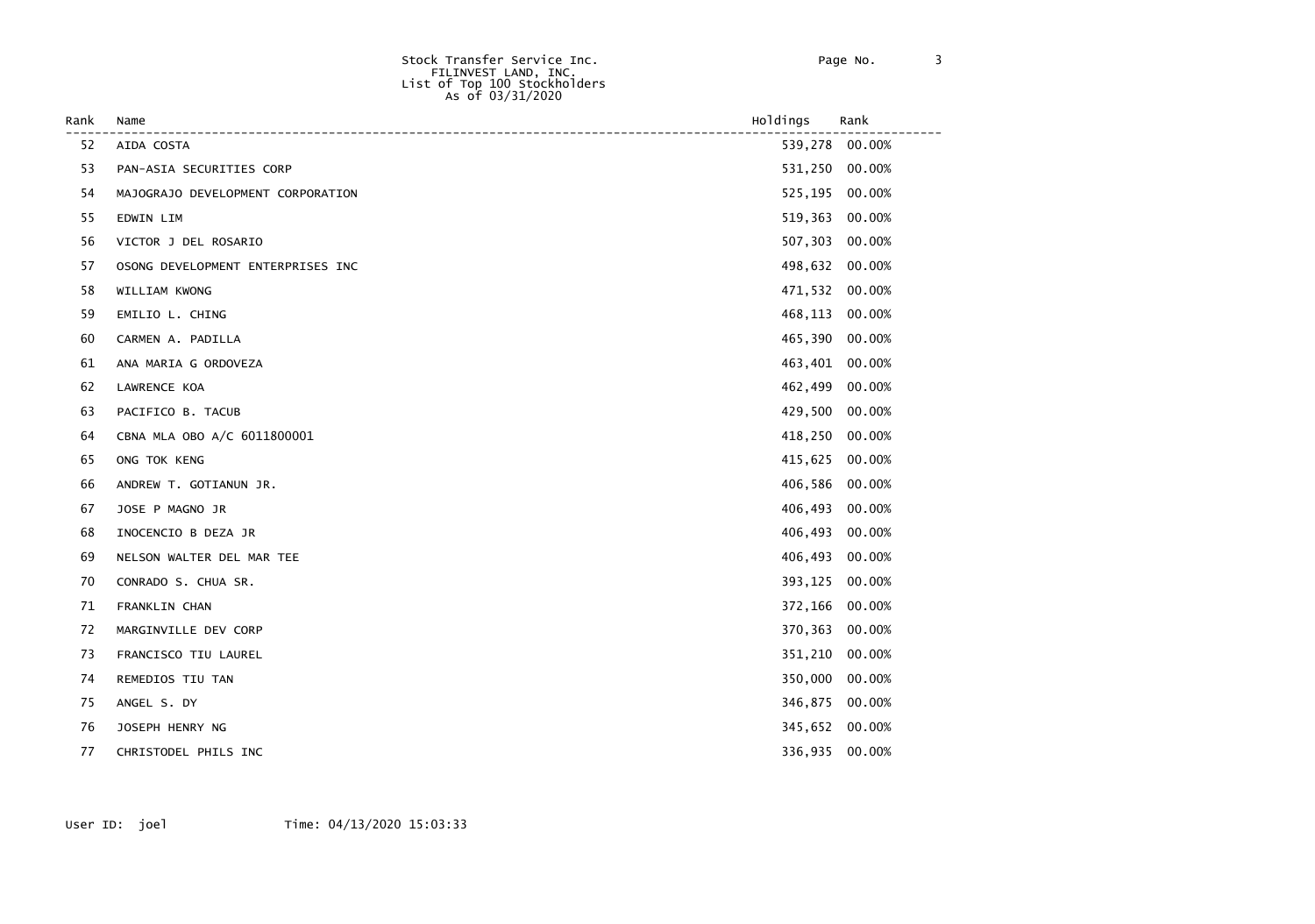| Rank | Name                                           | Holdings       | Rank           |
|------|------------------------------------------------|----------------|----------------|
| 78   | PACIFIC RIM OIL & RESOURCES CORPORATION        |                | 325,195 00.00% |
| 79   | RONALDO Y UY &/OR ALBERT UY                    | 325,195        | 00.00%         |
| 80   | MANUEL S. CHILIP                               | 322,118        | 00.00%         |
| 81   | MARIA CLARA B. WILLIS &/OR HUGH WARREN WILLIS  | 312,500        | 00.00%         |
| 82   | ABOITIZ EQUITY VENTURES INC                    | 303,515        | 00.00%         |
| 83   | CECILIA N DEL CASTILLO                         | 303,515        | 00.00%         |
| 84   | PROVINCIAL FORTUNE INSURANCE CORPORATION       | 293,163        | 00.00%         |
| 85   | MONARCH INSURANCE                              | 289,306        | 00.00%         |
| 86   | JOSE S. BANGAYAN &/OR RAQUEL T. BANGAYAN       | 289,062        | 00.00%         |
| 87   | PHILIPPINE ASIA EQUITY SECURITIES, INC. G-235  | 289,062        | 00.00%         |
| 88   | RAYMOND ONG                                    | 289,062        | 00.00%         |
| 89   | ALL ASIA SECURITIES MANGEMENT CORP. A/C# PA005 | 289,062        | 00.00%         |
| 90   | PHILIP Z. DABAO                                | 289.062        | 00.00%         |
| 91   | VICTORIANO SY, JR.                             | 289,062        | 00.00%         |
| 92   | VICENTE GAN                                    | 286,757        | 00.00%         |
| 93   | HONORIO O REYES-LAO                            | 284,543        | 00.00%         |
| 94   | ELEAZAR B REYES                                | 284,543        | 00.00%         |
| 95   | PIONEER LIFE ASSURANCE CORPORATION             | 281,250        | 00.00%         |
| 96   | KENNETH ONG                                    | 270,995        | 00.00%         |
| 97   | MAXIMA DEL MAR TEE                             | 270.995        | 00.00%         |
| 98   | LOURDES SCHOOL OF MANDALUYONG                  | 268,283        | 00.00%         |
| 99   | RUBY POSCABLO LIM &/OR PETER POSCABLO LIM, JR. | 265,625        | 00.00%         |
| 100  | MA GEORGINA V PEREZ                            | 264,491 00.00% |                |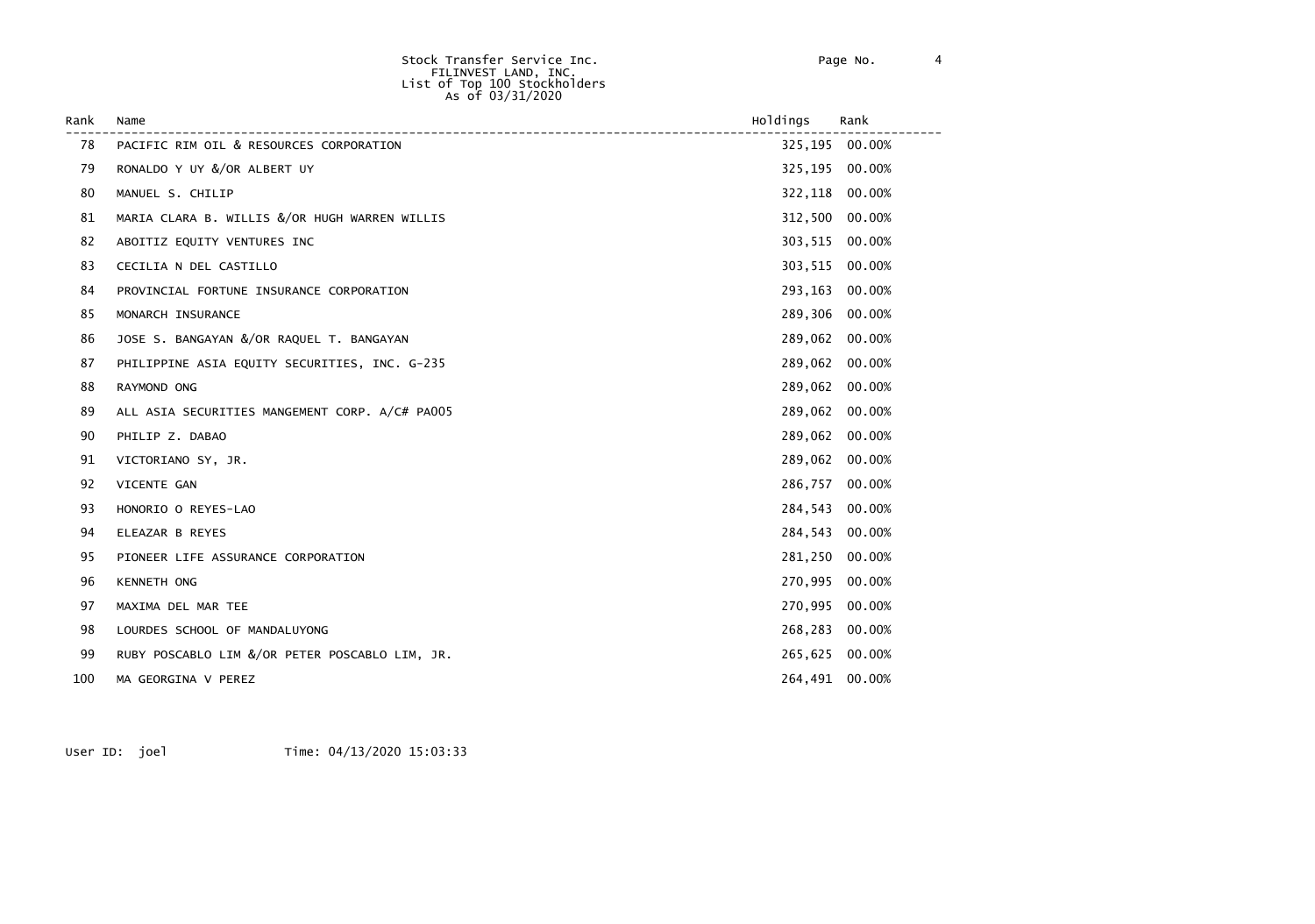Stock Transfer Service Inc. The Contract of Page No. 5 FILINVEST LAND, INC. List of Top 100 Stockholders As of 03/31/2020

Rank Name Holdings Rank ------------------------------------------------------------------------------------------------------------------------

> --------------- -------<br>24,162,980,192 99.64% Total Top 100 Shareholders : =============== =======

> > --------------- Total Issued Shares ===============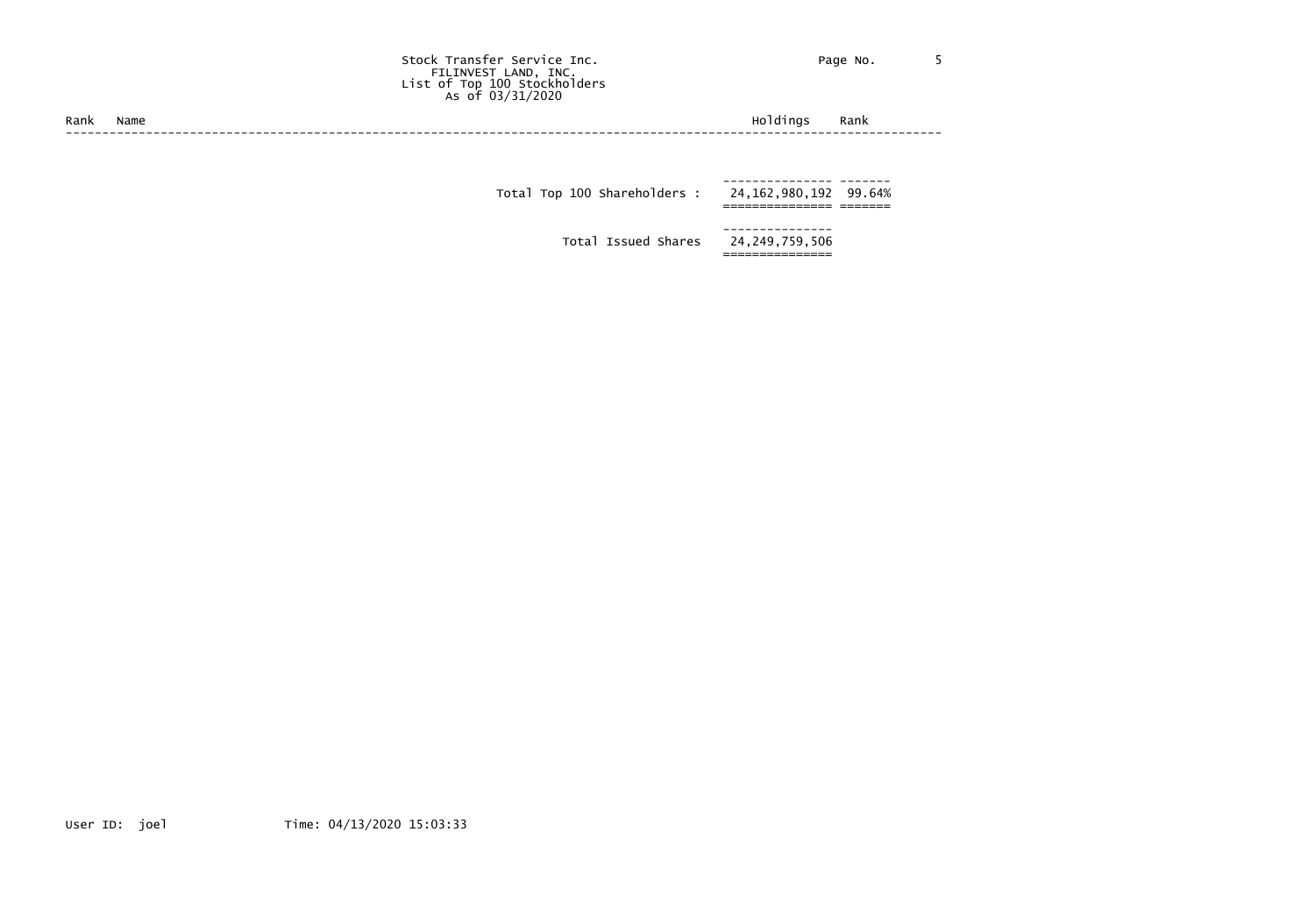# **OUTSTANDING BALANCES FOR A SPECIFIC COMPANY Company Code - FLI000000000 - FILINVEST LAND, INC.**

## **Business Date: March 31, 2020**

| <b>BP NAME</b>                                   | <b>HOLDING</b> |
|--------------------------------------------------|----------------|
| UPCC SECURITIES CORP.                            | 3,411,266      |
| A & A SECURITIES, INC.                           | 6,736,118      |
| ABACUS SECURITIES CORPORATION                    | 69,205,815     |
| PHILSTOCKS FINANCIAL INC                         | 11,692,829     |
| A. T. DE CASTRO SECURITIES CORP.                 | 1,276,983      |
| ALL ASIA SECURITIES MANAGEMENT CORP.             | 630,660        |
| ALPHA SECURITIES CORP.                           | 1,650,287      |
| <b>BA SECURITIES, INC.</b>                       | 463,917        |
| AP SECURITIES INCORPORATED                       | 18,122,973     |
| ANSALDO, GODINEZ & CO., INC.                     | 20,383,965     |
| AB CAPITAL SECURITIES, INC.                      | 22,333,419     |
| SB EQUITIES, INC.                                | 38,718,343     |
| ASIA PACIFIC CAPITAL EQUITIES & SECURITIES CORP. | 107,263        |
| ASIASEC EQUITIES, INC.                           | 7,723,973      |
| <b>ASTRA SECURITIES CORPORATION</b>              | 7,094,400      |
| CHINA BANK SECURITIES CORPORATION                | 191,356,595    |
| MACQUARIE CAPITAL SECURITIES (PHILIPPINES), INC. | 1,019,820      |
| BELSON SECURITIES, INC.                          | 5,763,542      |
| BENJAMIN CO CA & CO., INC.                       | 935,421        |
| B. H. CHUA SECURITIES CORPORATION                | 1,066,211      |
| JAKA SECURITIES CORP.                            | 722,816        |
| <b>BPI SECURITIES CORPORATION</b>                | 114,242,401    |
| CAMPOS, LANUZA & COMPANY, INC.                   | 2,231,894      |
| SINCERE SECURITIES CORPORATION                   | 1,057,382      |
| <b>CENTURY SECURITIES CORPORATION</b>            | 2,998,029      |
| <b>BDO NOMURA SECURITIES INC</b>                 | 31,398,408     |
| CTS GLOBAL EQUITY GROUP, INC.                    | 28,022,142     |
| TRITON SECURITIES CORP.                          | 6,188,634      |
| PHILEO ALLIED SECURITIES (PHILIPPINES), INC.     | 5,852          |
| <b>IGC SECURITIES INC.</b>                       | 12,560,720     |
| <b>CUALOPING SECURITIES CORPORATION</b>          | 490,305        |
| DBP-DAIWA CAPITAL MARKETS PHILPPINES, INC.       | 975,396        |
| DAVID GO SECURITIES CORP.                        | 6,064,971      |
| DIVERSIFIED SECURITIES, INC.                     | 448,761        |
| E. CHUA CHIACO SECURITIES, INC.                  | 14,028,750     |
| EQUITABLE SECURIITES (PHILS.) INC.               | 7,953          |
| EAST WEST CAPITAL CORPORATION                    | 330,155        |
| EASTERN SECURITIES DEVELOPMENT CORPORATION       | 14,456,656     |
| EQUITIWORLD SECURITIES, INC.                     | 2,394,234      |
| EVERGREEN STOCK BROKERAGE & SEC., INC.           | 25,910,621     |
| FIRST ORIENT SECURITIES, INC.                    | 2,666,672      |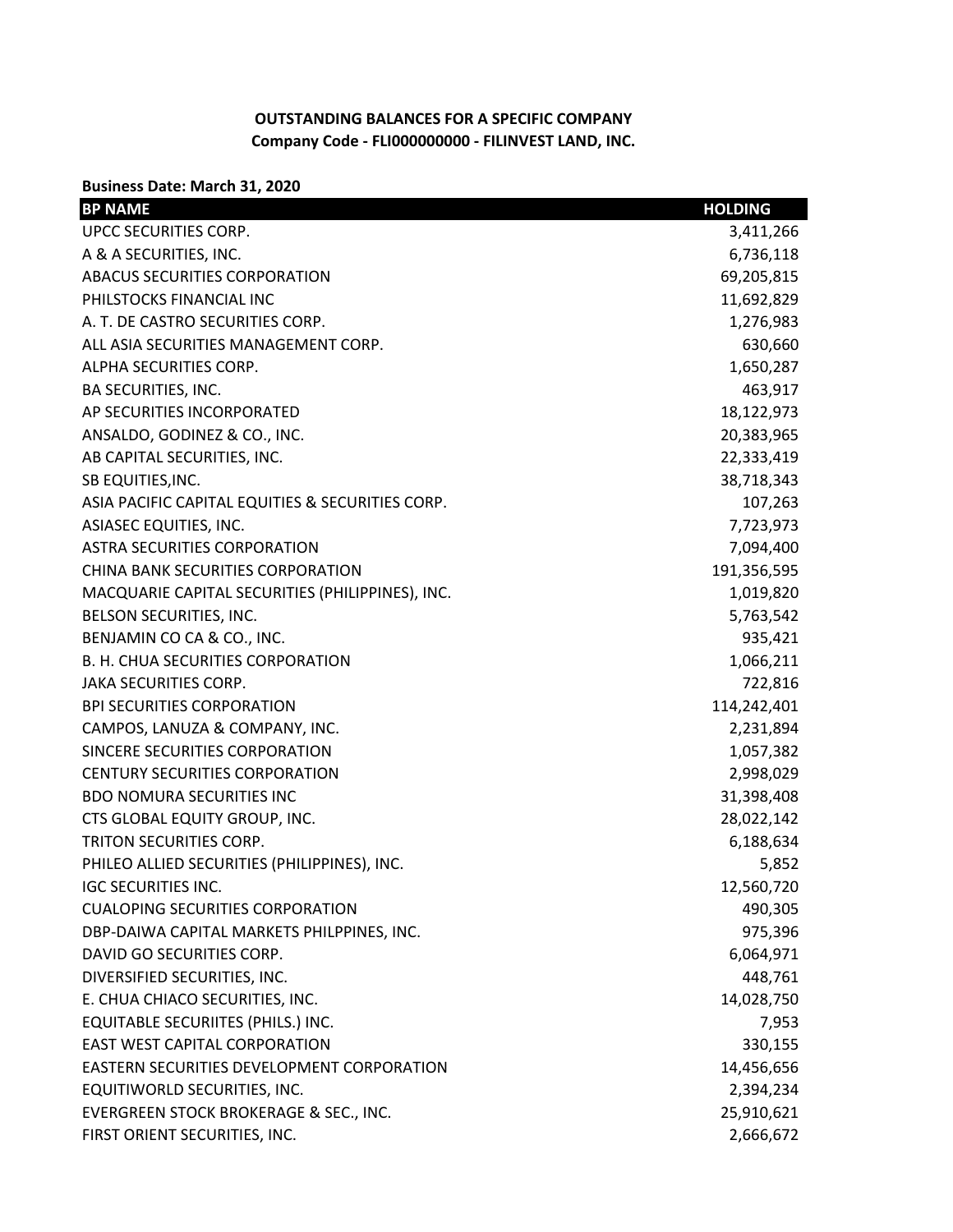| FIRST INTEGRATED CAPITAL SECURITIES, INC.               | 205,000     |
|---------------------------------------------------------|-------------|
| F. YAP SECURITIES, INC.                                 | 10,072,135  |
| AURORA SECURITIES, INC.                                 | 6,873,733   |
| GLOBALINKS SECURITIES & STOCKS, INC.                    | 4,726,888   |
| <b>JSG SECURITIES, INC.</b>                             | 2,477,029   |
| GOLDSTAR SECURITIES, INC.                               | 9,291,775   |
| GUILD SECURITIES, INC.                                  | 25,587,235  |
| HDI SECURITIES, INC.                                    | 15,785,749  |
| H. E. BENNETT SECURITIES, INC.                          | 4,076,093   |
| HK SECURITIES, INC.                                     | 843         |
| I. ACKERMAN & CO., INC.                                 | 447,156     |
| I. B. GIMENEZ SECURITIES, INC.                          | 715,360     |
| INVESTORS SECURITIES, INC,                              | 3,936,099   |
| IMPERIAL, DE GUZMAN, ABALOS & CO., INC.                 | 2,485,372   |
| INTRA-INVEST SECURITIES, INC.                           | 831,609     |
| ASIAN CAPITAL EQUITIES, INC.                            | 329,688     |
| J.M. BARCELON & CO., INC.                               | 5,111,916   |
| VALUE QUEST SECURITIES CORPORATION                      | 41,363,000  |
| STRATEGIC EQUITIES CORP.                                | 10,200,153  |
| LARRGO SECURITIES CO., INC.                             | 2,265,714   |
| LITONJUA SECURITIES, INC.                               | 66,335      |
| LOPEZ, LOCSIN, LEDESMA & CO., INC.                      | 199,993     |
| LUCKY SECURITIES, INC.                                  | 1,940,373   |
| LUYS SECURITIES COMPANY, INC.                           | 329,566     |
| <b>MANDARIN SECURITIES CORPORATION</b>                  | 43,426,360  |
| COL Financial Group, Inc.                               | 493,054,504 |
| DA MARKET SECURITIES, INC.                              | 1,530,249   |
| MERCANTILE SECURITIES CORP.                             | 813,116     |
| MERIDIAN SECURITIES, INC.                               | 12,834,817  |
| MDR SECURITIES, INC.                                    | 2,275,667   |
| DEUTSCHE REGIS PARTNERS, INC.                           | 2,187,215   |
| MOUNT PEAK SECURITIES, INC.                             | 55,660      |
| NEW WORLD SECURITIES CO., INC.                          | 14,372,159  |
| OPTIMUM SECURITIES CORPORATION                          | 7,276,412   |
| RCBC SECURITIES, INC.                                   | 5,391,617   |
| PAN ASIA SECURITIES CORP.                               | 4,069,613   |
| PAPA SECURITIES CORPORATION                             | 62,241,866  |
| MAYBANK ATR KIM ENG SECURITIES, INC.                    | 309,846,378 |
| PLATINUM SECURITIES, INC.                               | 15,013,000  |
| PNB SECURITIES, INC.                                    | 9,694,704   |
| PREMIUM SECURITIES, INC.                                | 13,619,168  |
| PRYCE SECURITIES, INC.                                  | 492,180     |
| SALISBURY BKT SECURITIES CORPORATION                    | 1,037,435   |
| <b>QUALITY INVESTMENTS &amp; SECURITIES CORPORATION</b> | 59,358,574  |
| R & L INVESTMENTS, INC.                                 | 38,370      |
| <b>ALAKOR SECURITIES CORPORATION</b>                    | 79,218      |
| R. COYIUTO SECURITIES, INC.                             | 5,699,286   |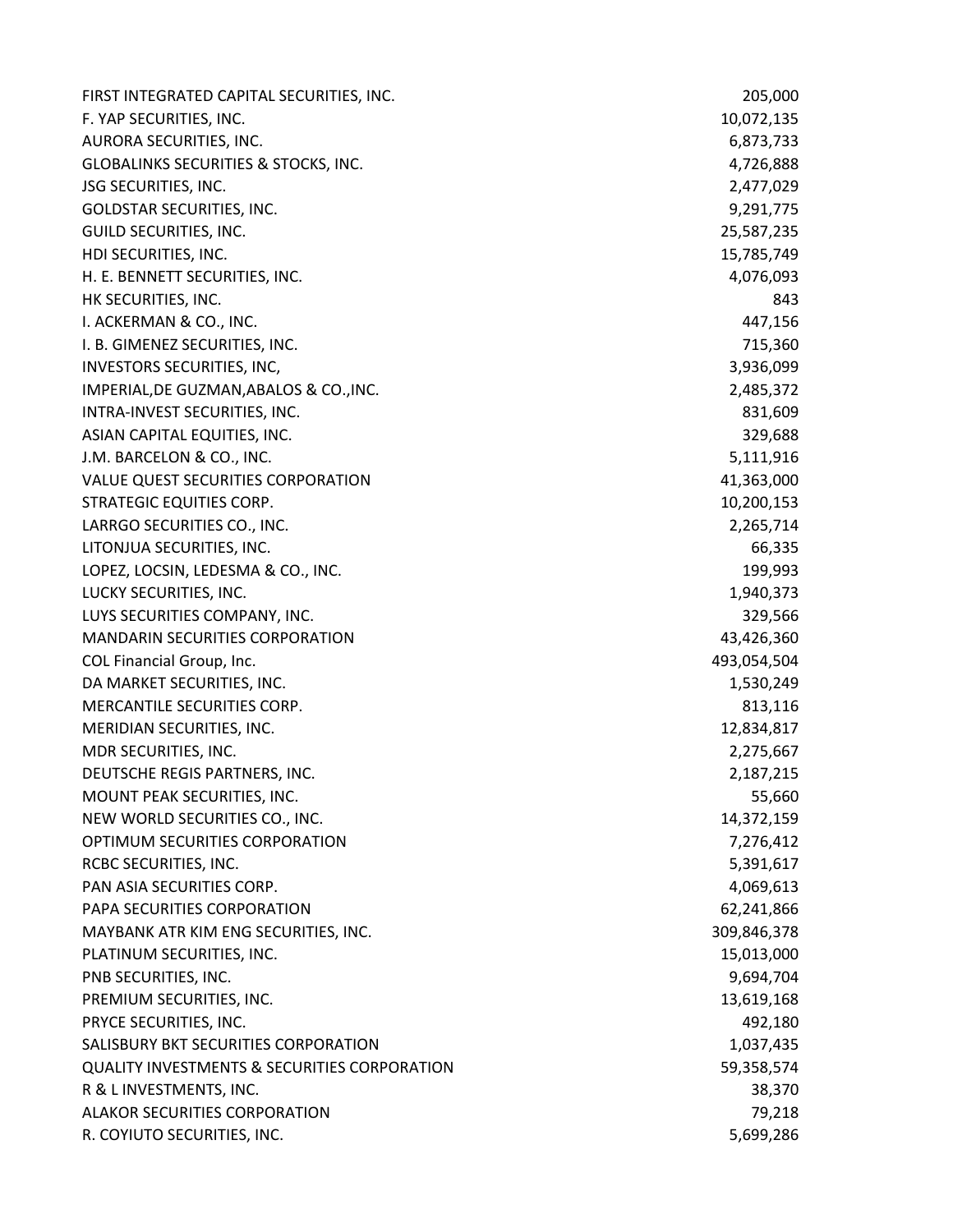| REGINA CAPITAL DEVELOPMENT CORPORATION                   | 10,849,192    |
|----------------------------------------------------------|---------------|
| R. NUBLA SECURITIES, INC.                                | 66,144,696    |
| AAA SOUTHEAST EQUITIES, INCORPORATED                     | 2,140,201     |
| R. S. LIM & CO., INC.                                    | 6,678,456     |
| RTG & COMPANY, INC.                                      | 1,799,669     |
| S.J. ROXAS & CO., INC.                                   | 3,392,642     |
| SECURITIES SPECIALISTS, INC.                             | 4,279,444     |
| FIDELITY SECURITIES, INC.                                | 542,745       |
| SUMMIT SECURITIES, INC.                                  | 14,671,398    |
| STANDARD SECURITIES CORPORATION                          | 32,611,563    |
| SUPREME STOCKBROKERS, INC                                | 67,468        |
| TANSENGCO & CO., INC.                                    | 4,292,792     |
| THE FIRST RESOURCES MANAGEMENT & SECURITIES CORP.        | 2,436,439     |
| TOWER SECURITIES, INC.                                   | 27,049,642    |
| TRANS-ASIA SECURITIES, INC.                              | 10,839        |
| APEX PHILIPPINES EQUITIES CORPORATION                    | 36,299        |
| TRENDLINE SECURITIES CORPORATION                         | 3,510         |
| TRI-STATE SECURITIES, INC.                               | 761,223       |
| UCPB SECURITIES, INC.                                    | 3,882,612     |
| E.SECURITIES, INC.                                       | 155,036       |
| VENTURE SECURITIES, INC.                                 | 6,337,273     |
| FIRST METRO SECURITIES BROKERAGE CORP.                   | 84,977,960    |
| WEALTH SECURITIES, INC.                                  | 192,472,296   |
| WESTLINK GLOBAL EQUITIES, INC.                           | 399,333       |
| BERNAD SECURITIES, INC.                                  | 2,188,190     |
| WONG SECURITIES CORPORATION                              | 80,552        |
| YAO & ZIALCITA, INC.                                     | 1,550,687     |
| YU & COMPANY, INC.                                       | 3,625,015     |
| <b>BDO SECURITIES CORPORATION</b>                        | 89,072,449    |
| EAGLE EQUITIES, INC.                                     | 21,900,031    |
| GOLDEN TOWER SECURITIES & HOLDINGS, INC.                 | 620,409       |
| SOLAR SECURITIES, INC.                                   | 9,375,304     |
| G.D. TAN & COMPANY, INC.                                 | 3,007,369     |
| CLSA PHILIPPINES, INC.                                   | 550,000       |
| PHILIPPINE EQUITY PARTNERS, INC.                         | 4,676,463     |
| UNICAPITAL SECURITIES INC.                               | 6,134,545     |
| SunSecurities, Inc.                                      | 776,000       |
| ARMSTRONG SECURITIES, INC.                               | 88,276        |
| KING'S POWER SECURITIES, INC.                            | 1,908,500     |
| TIMSON SECURITIES, INC.                                  | 1,422,839     |
| STAR ALLIANCE SECURITIES CORP.                           | 520,000       |
| <b>VC SECURITIES CORPORATION</b>                         | 36,731        |
| CITIBANK N.A.                                            | 1,274,641,383 |
| THE HONGKONG & SHANGHAI BANKING CORP. LTD. - OWN ACCOUNT | 26            |
| UNITED COCONUT PLANTERS BANK-TRUST BANKING               | 14,021,900    |
| <b>BANCO DE ORO - TRUST BANKING GROUP</b>                | 6,158,000     |
| <b>BANK OF COMMERCE - TRUST SERVICES GROUP</b>           | 2,812         |